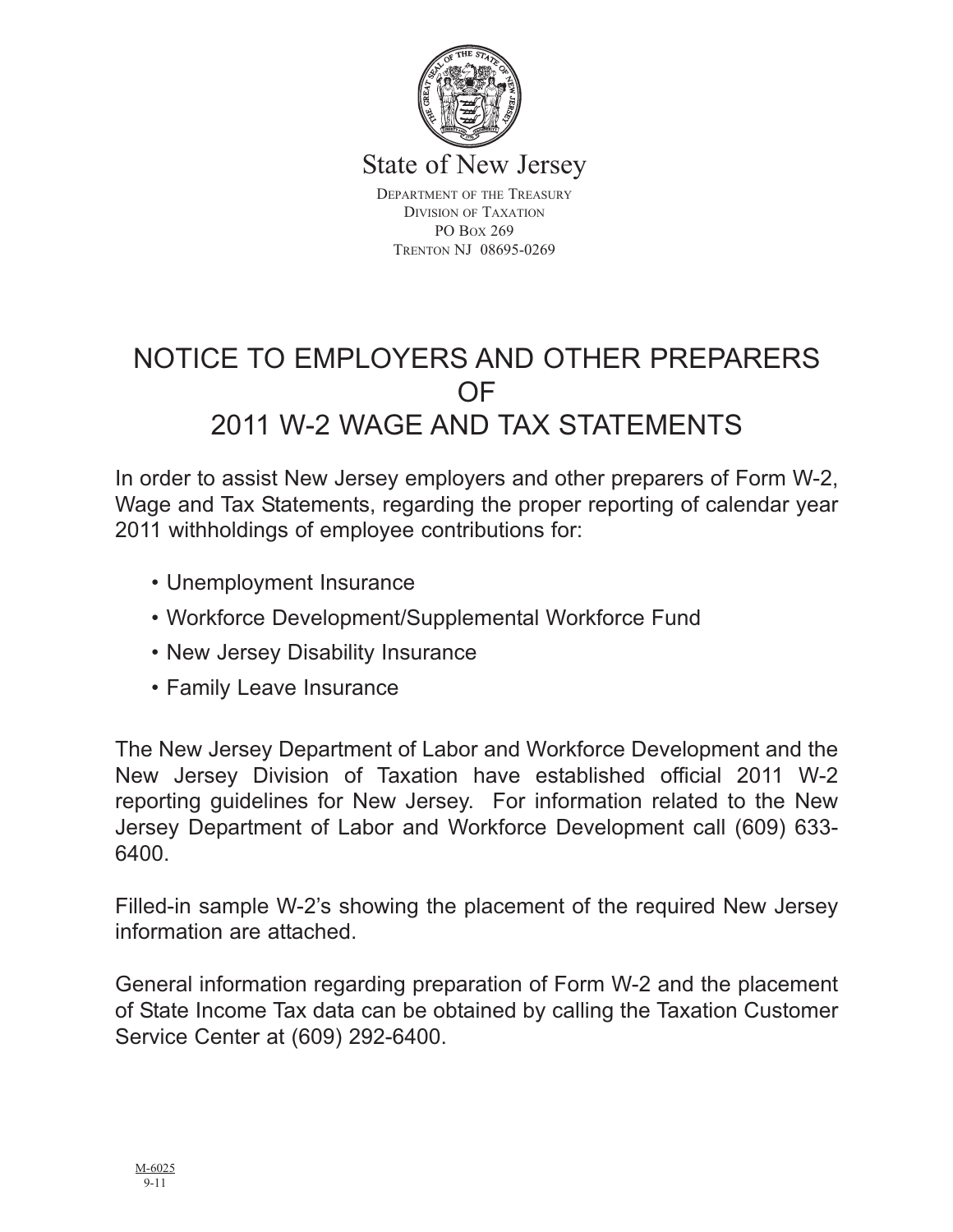### **2011 W-2 SAMPLE: PREFERRED**

### **How to Report Worker Contributions for Unemployment Insurance, Workforce Development Partnership Fund/Supplemental Workforce Fund, State Disability Insurance, Family Leave Insurance, Employee Withholding for New Jersey Gross Income Tax**

|                                                                                                                                                                                                                                                                                                                                                                                                                                                                                                         | a. Employee's social security number                                                          |                                                                                                                                                              |                                                          |                                                                                                                                                                                |                     |                                    |                                                   |  |
|---------------------------------------------------------------------------------------------------------------------------------------------------------------------------------------------------------------------------------------------------------------------------------------------------------------------------------------------------------------------------------------------------------------------------------------------------------------------------------------------------------|-----------------------------------------------------------------------------------------------|--------------------------------------------------------------------------------------------------------------------------------------------------------------|----------------------------------------------------------|--------------------------------------------------------------------------------------------------------------------------------------------------------------------------------|---------------------|------------------------------------|---------------------------------------------------|--|
|                                                                                                                                                                                                                                                                                                                                                                                                                                                                                                         |                                                                                               |                                                                                                                                                              |                                                          |                                                                                                                                                                                |                     |                                    |                                                   |  |
| b Employer identification number (EIN)                                                                                                                                                                                                                                                                                                                                                                                                                                                                  |                                                                                               |                                                                                                                                                              |                                                          | 1 Wages, tips, other compensation                                                                                                                                              |                     | 2 Federal income tax withheld      |                                                   |  |
|                                                                                                                                                                                                                                                                                                                                                                                                                                                                                                         | c Employer's name, address, and ZIP code                                                      |                                                                                                                                                              |                                                          | 3 Social security wages                                                                                                                                                        |                     | 4 Social security tax withheld     |                                                   |  |
|                                                                                                                                                                                                                                                                                                                                                                                                                                                                                                         |                                                                                               |                                                                                                                                                              |                                                          | 5 Medicare wages and tips                                                                                                                                                      |                     |                                    | 6 Medicare tax withheld                           |  |
|                                                                                                                                                                                                                                                                                                                                                                                                                                                                                                         |                                                                                               |                                                                                                                                                              |                                                          | 7 Social security tips                                                                                                                                                         |                     | 8 Allocated tips                   |                                                   |  |
| d Control number                                                                                                                                                                                                                                                                                                                                                                                                                                                                                        |                                                                                               |                                                                                                                                                              |                                                          | 9 Advance EIC payment                                                                                                                                                          |                     | 10 Dependent care benefits         |                                                   |  |
|                                                                                                                                                                                                                                                                                                                                                                                                                                                                                                         | e Employee's first name and initial                                                           | Last name                                                                                                                                                    | Suff.                                                    | 11 Nonqualified plans                                                                                                                                                          |                     | See instructions for box 12<br>12a |                                                   |  |
|                                                                                                                                                                                                                                                                                                                                                                                                                                                                                                         |                                                                                               |                                                                                                                                                              |                                                          | 13. Statutory Retirement Third-party<br>employee<br>plan<br>$\perp$                                                                                                            | sick pay            | 12b<br>ŏ<br>$_{E}^{D}$             |                                                   |  |
|                                                                                                                                                                                                                                                                                                                                                                                                                                                                                                         |                                                                                               |                                                                                                                                                              |                                                          | 14. Other                                                                                                                                                                      |                     | 12c<br>C                           |                                                   |  |
|                                                                                                                                                                                                                                                                                                                                                                                                                                                                                                         |                                                                                               |                                                                                                                                                              | ⋗                                                        | <b>UI/WF/SWF-125.80</b><br>DI-148.00                                                                                                                                           |                     | O<br>D<br>E                        |                                                   |  |
|                                                                                                                                                                                                                                                                                                                                                                                                                                                                                                         |                                                                                               |                                                                                                                                                              |                                                          | DI P.P. # XXXXXXXXXX                                                                                                                                                           |                     | 12 <sub>b</sub>                    |                                                   |  |
|                                                                                                                                                                                                                                                                                                                                                                                                                                                                                                         | f. Employee's address and ZIP code                                                            |                                                                                                                                                              |                                                          |                                                                                                                                                                                |                     | $\overline{0}$                     |                                                   |  |
| 15 State<br><b>NJ</b>                                                                                                                                                                                                                                                                                                                                                                                                                                                                                   | Employer's state ID number<br>234-567-890/000                                                 | 16 State wages, tips, etc.<br>32,250.00                                                                                                                      | 17 State income tax<br>525.00                            | 18 Local wages, tips, etc.                                                                                                                                                     | 19 Local income tax |                                    | 20 Locality name                                  |  |
|                                                                                                                                                                                                                                                                                                                                                                                                                                                                                                         | FLI P.P. $#$                                                                                  | XXXXXXXXXXX                                                                                                                                                  | $\rightarrow$ 17.76 - FLI                                |                                                                                                                                                                                |                     |                                    |                                                   |  |
| <b>N-2</b>                                                                                                                                                                                                                                                                                                                                                                                                                                                                                              | Wage and Tax<br><b>Statement</b>                                                              | 2011                                                                                                                                                         |                                                          |                                                                                                                                                                                |                     |                                    | Department of Treasury - Internal Revenue Service |  |
|                                                                                                                                                                                                                                                                                                                                                                                                                                                                                                         | <b>New Jersey Taxpayer</b><br><b>Identification Number</b><br>Call the New Jersey Division of |                                                                                                                                                              | <b>Worker Contributions</b><br>• Unemployment Insurance, | <b>Disability Insurance</b><br><b>Private Plan Number</b><br>(DI P. P. Number)                                                                                                 |                     |                                    |                                                   |  |
| <b>Taxation's Customer Service</b><br>Center at 609-292-6400 or the<br>New Jersey Department of<br>Labor and Workforce<br>Development at 609-633-6400<br>if you are unsure of your New<br>Jersey Taxpayer Identification<br>Number.<br><b>Family Leave Insurance</b><br>Private Plan Number (FLI<br>P.P.#<br>To be entered only by<br>employers who have an<br>approved contributory Private<br>Family Leave Insurance Plan.<br>Phone 609-292-2720 if you are<br>unsure of your Private Plan<br>Number. |                                                                                               | <b>Workforce Development</b><br>Partnership Fund/Supplemental<br>Workforce Fund.<br>• State Disability Insurance<br>• Family Leave Insurance<br>Please Note: |                                                          | To be entered only by<br>employers who have an<br>approved contributory<br>Private Disability Plan.<br>Phone 609-292-2720 if<br>you are unsure of your<br>Private Plan Number. |                     |                                    |                                                   |  |
|                                                                                                                                                                                                                                                                                                                                                                                                                                                                                                         |                                                                                               | The Taxable Wage Base for<br>UI/WF/SWF, DI, and FLI<br>purposes for 2011 is<br>\$29,600.00.                                                                  |                                                          |                                                                                                                                                                                |                     |                                    |                                                   |  |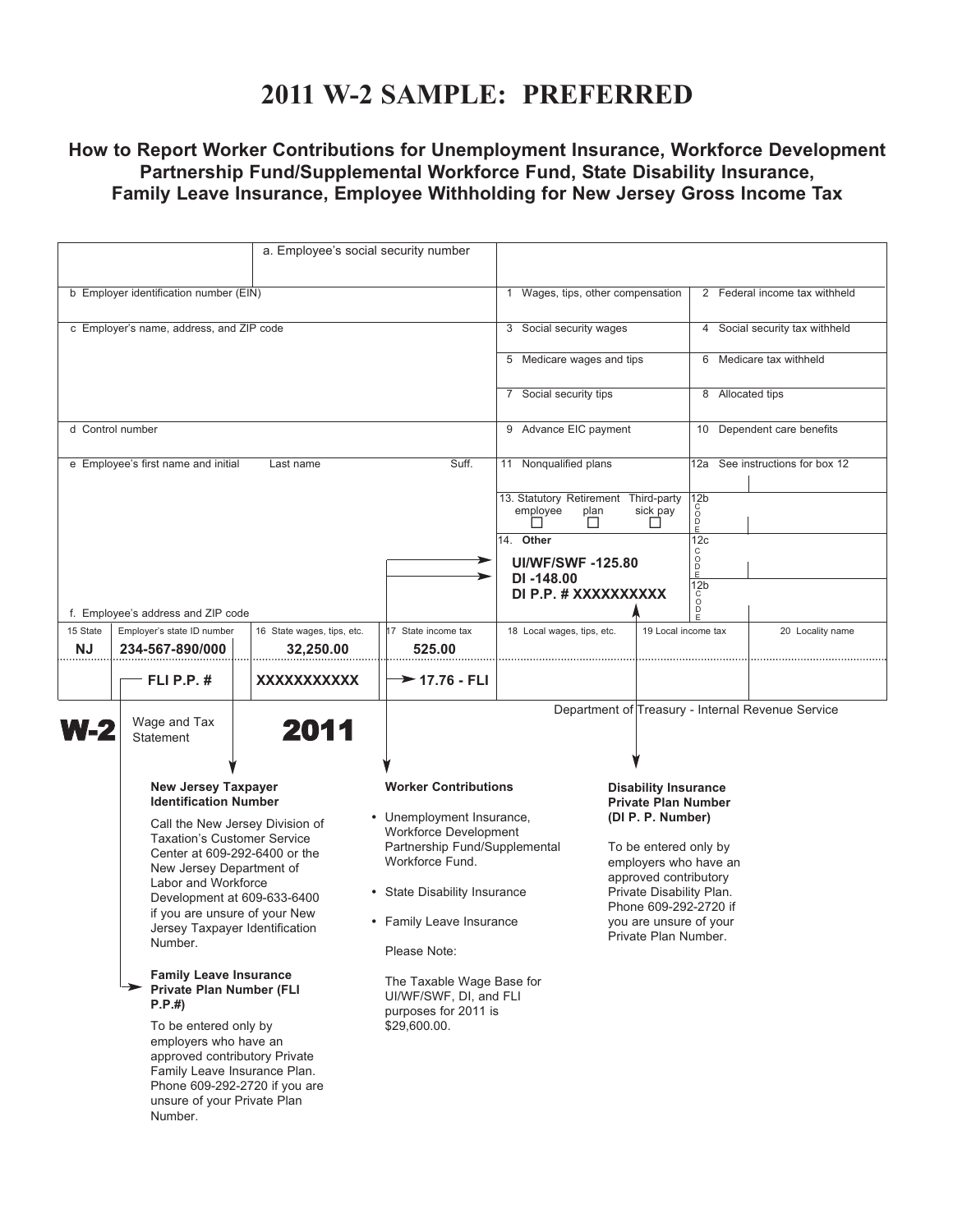# **2011 W-2 SAMPLE: ACCEPTABLE ALTERNATE**

### **How to Report Worker Contributions for Unemployment Insurance, Workforce Development Partnership Fund/Supplemental Workforce Fund, State Disability Insurance, Family Leave Insurance, Employee Withholding for New Jersey Gross Income Tax**

| a. Employee's social security number   |                                                                                                                                                                                                                                                                                                                                                                                                                                                                                                                                                                                                                 |                                         |                                                                                                                                                                                                                                                                        |                                                               |                                                                                                                                                                                                                                                                                                                 |                                |                                                   |  |
|----------------------------------------|-----------------------------------------------------------------------------------------------------------------------------------------------------------------------------------------------------------------------------------------------------------------------------------------------------------------------------------------------------------------------------------------------------------------------------------------------------------------------------------------------------------------------------------------------------------------------------------------------------------------|-----------------------------------------|------------------------------------------------------------------------------------------------------------------------------------------------------------------------------------------------------------------------------------------------------------------------|---------------------------------------------------------------|-----------------------------------------------------------------------------------------------------------------------------------------------------------------------------------------------------------------------------------------------------------------------------------------------------------------|--------------------------------|---------------------------------------------------|--|
| b Employer identification number (EIN) |                                                                                                                                                                                                                                                                                                                                                                                                                                                                                                                                                                                                                 |                                         |                                                                                                                                                                                                                                                                        | 1 Wages, tips, other compensation                             |                                                                                                                                                                                                                                                                                                                 | 2 Federal income tax withheld  |                                                   |  |
|                                        | c Employer's name, address, and ZIP code                                                                                                                                                                                                                                                                                                                                                                                                                                                                                                                                                                        |                                         |                                                                                                                                                                                                                                                                        | 3 Social security wages                                       |                                                                                                                                                                                                                                                                                                                 | 4 Social security tax withheld |                                                   |  |
|                                        |                                                                                                                                                                                                                                                                                                                                                                                                                                                                                                                                                                                                                 |                                         |                                                                                                                                                                                                                                                                        | 5 Medicare wages and tips                                     |                                                                                                                                                                                                                                                                                                                 |                                | 6 Medicare tax withheld                           |  |
|                                        |                                                                                                                                                                                                                                                                                                                                                                                                                                                                                                                                                                                                                 |                                         |                                                                                                                                                                                                                                                                        | 7 Social security tips                                        |                                                                                                                                                                                                                                                                                                                 | 8 Allocated tips               |                                                   |  |
|                                        | d Control number                                                                                                                                                                                                                                                                                                                                                                                                                                                                                                                                                                                                |                                         |                                                                                                                                                                                                                                                                        | 9 Advance EIC payment                                         |                                                                                                                                                                                                                                                                                                                 | 10 Dependent care benefits     |                                                   |  |
|                                        | e Employee's first name and initial                                                                                                                                                                                                                                                                                                                                                                                                                                                                                                                                                                             | Last name                               | Suff.                                                                                                                                                                                                                                                                  | 11 Nonqualified plans<br>13. Statutory Retirement Third-party | $\frac{1}{2}$                                                                                                                                                                                                                                                                                                   |                                | 12a See instructions for box 12                   |  |
|                                        | f. Employee's address and ZIP code                                                                                                                                                                                                                                                                                                                                                                                                                                                                                                                                                                              |                                         |                                                                                                                                                                                                                                                                        | employee<br>plan<br>П<br>14. Other                            | C<br>D<br>D<br>E<br>sick pay<br>$\Box$<br>12c<br>C<br>D<br>D<br>E<br>12 <sub>b</sub><br>°                                                                                                                                                                                                                       |                                |                                                   |  |
| 15 State<br><b>NJ</b>                  | Employer's state ID number<br>$234 - 567 - 890/000$ $\leftarrow$                                                                                                                                                                                                                                                                                                                                                                                                                                                                                                                                                | 16 State wages, tips, etc.<br>32,250.00 | 17 State income tax<br>525.00                                                                                                                                                                                                                                          | 18 Local wages, tips, etc.                                    | 19 Local income tax<br>125.80                                                                                                                                                                                                                                                                                   |                                | 20 Locality name<br><b>UI/WF/SWF</b>              |  |
|                                        | DI P.P. # XXXXXXXXXX                                                                                                                                                                                                                                                                                                                                                                                                                                                                                                                                                                                            |                                         | FLI P.P. $\sharp \preceq$                                                                                                                                                                                                                                              | XXXXXXXXXXX                                                   | 148.00<br>17.76                                                                                                                                                                                                                                                                                                 |                                | DI<br>FLI                                         |  |
|                                        | Wage and Tax<br><b>W-2</b><br><b>Statement</b>                                                                                                                                                                                                                                                                                                                                                                                                                                                                                                                                                                  | 2011                                    |                                                                                                                                                                                                                                                                        |                                                               |                                                                                                                                                                                                                                                                                                                 |                                | Department of Treasury - Internal Revenue Service |  |
|                                        | <b>Disability Insurance</b><br><b>New Jersey Taxpayer</b><br><b>Private Plan Number</b><br><b>Identification Number</b><br>(DI P. P. Number)<br>Call the New Jersey<br>To be entered only by<br>Division of Taxation's<br>employers who have an<br><b>Customer Service Center</b><br>approved contributory<br>at 609-292-6400 or the<br>Private Disability Plan.<br>New Jersey Department<br>Phone 609-292-2720 if<br>of Labor and Workforce<br>you are unsure of your<br>Development at 609-633-<br>Private Plan Number.<br>6400 if you are unsure of<br>your New Jersey<br>Taxpayer Identification<br>Number. |                                         | <b>Family Leave Insurance</b><br>> Private Plan Number<br>(FLI P.P.#)<br>To be entered only by<br>employers who have an<br>approved contributory<br>Private Family Leave<br>Insurance Plan. Phone<br>609-292-2720 if you are<br>unsure of your Private<br>Plan Number. |                                                               | <b>Worker Contributions</b><br>• Unemployment Insurance,<br>Workforce Development<br>Partnership Fund/Supplemental<br>Workforce Fund.<br>• State Disability Insurance<br>• Family Leave Insurance<br>Please Note:<br>The Taxable Wage Base for<br>UI/WF/SWF, DI and FLI<br>purposes for 2011 is<br>\$29,600.00. |                                |                                                   |  |